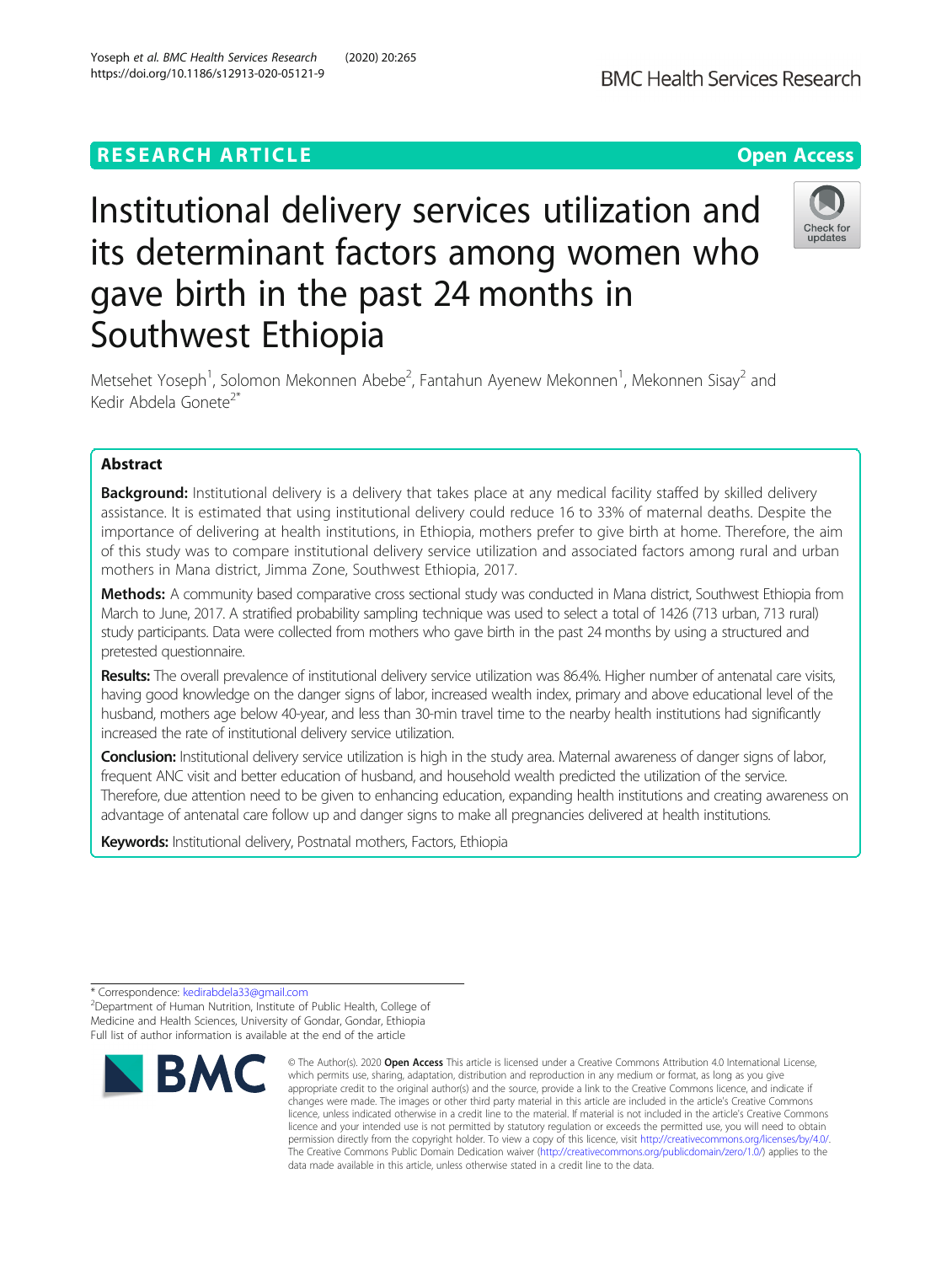# Background

Institutional delivery is a delivery that takes place at any medical facility staffed by skilled delivery assistant ([www.](http://www.cdedse.org/ws2011/papers/Ambris) [cdedse.org/ws2011/papers/Ambris\)](http://www.cdedse.org/ws2011/papers/Ambris). Institutional delivery service utilization is one of the key and proven intervention to improve maternal health and wellbeing and to reduce maternal mortality through providing safe delivery and reducing complications that are related to and occurred during birth [\[1](#page-8-0)].

It is well known that complications which occurred during labor, delivery and the immediate postpartum period are responsible for the majority of maternal deaths [\[2\]](#page-8-0). To reduce the level of maternal mortality, the World Health Organization (WHO) envisions a world where "every pregnant woman and newborn receive quality care throughout pregnancy, childbirth and postnatal period" [[3\]](#page-8-0). The safe motherhood initiative also highly emphasizes institutional delivery as one element of emergency obstetric care where complicated cases can be safely handled [[4\]](#page-8-0). It is estimated that using institutional delivery could reduce 16 to 33% of maternal deaths [\[5](#page-8-0), [6\]](#page-8-0).

However, due to low utilization of institutional delivery, maternal mortality remains as a major challenge in Ethiopia [\[7](#page-8-0)]. Therefore, promoting health institution delivery with a referral capacity is the most efficient strategy to reduce maternal deaths for lower-income countries including Ethiopia [[8\]](#page-8-0).

About 81% of urban and 61% of rural mothers had institutional delivery worldwide. Regarding to Sub Saharan countries, 75% of urban and 40% of rural mothers have given birth at health institutions [[9\]](#page-8-0). In Ethiopia, utilization of institutional delivery services among pregnant women is found to be the lowest compared to the global report as only, 26% of deliveries had taken place at the health institutions [[7,](#page-8-0) [10\]](#page-8-0). The majority of deliveries (80%) were taken place in the urban health institutions and only 21% were in the rural once, and 19% in Oromia region (where this study was conducted) [\[7](#page-8-0)].

Different researchers around the world and in Ethiopia have identified socioeconomic, socio demographic factors and lack of infrastructure facilities [[11,](#page-8-0) [12\]](#page-8-0), health facility factors, obstetric factors, poor maternal decision power on birth places, poor knowledge about the benefits of institutional delivery, cultural and traditional factors as barriers of institutional delivery service utilization [[10,](#page-8-0) [13\]](#page-8-0). Whereas, residence, ANC, health education, decision on place of delivery with partners, maternal education level and knowledge of mothers on pregnancy and delivery services, family size, availability of transport, planned pregnancy, and participation of women monthly health conference are the factors that enhance institutional delivery services utilization [\[14](#page-8-0)–[16\]](#page-8-0)..

Institutional delivery remains low both regionally and nationally. This could probably be due to the fact that lack of evidences regarding the possible bottlenecks in the implementation of efforts employed to increase institutional delivery so far. Therefore, this study aimed at assessing institutional delivery service utilization and its associated factors among urban and rural women who gave birth in the past 24 months in Manna district, Southwest Ethiopia.

#### Methods

# Study design and setting

A community based comparative cross sectional study was conducted on women in Mana district from March to June, 2017. Mana district, found in Oromia Regional State Southwest Ethiopia, is located 352 km far from Addis Ababa, capital city of Ethiopia. The district has a total of 191,608 inhabitants of whom 42,402 were women of reproductive age. According to the information obtained from Mana district health office, there are 26 kebeles (2 urban and 24 rural) and 42 health facilities (7 health centers and 35 health posts). About half (50.7%) of pregnant mothers received antenatal care from a skilled provider, 30% took iron tablets, and 5.1% of them took intestinal parasite drugs. A small proportion (0.2%) of women have experienced obstetrical fistula, 18% of women were thin and 27.3% had any form of anaemia. Children with any form of anaemia were 65.5%, and there were 37% neonatal, 60% infant, 20% child, and 79% under-5 mortality rates in the study region [[7](#page-8-0)].

# Study population, sample size determination, and sampling procedure

All women who gave birth in the past 24 months in the randomly selected urban and rural kebeles were included in this study. Women who were seriously ill or unable to communicate were excluded.

The sample size for the prevalence objective was calculated using a two population proportion formula, considering the following assumptions; 10.2 and 58.5% prevalence (P) of institutional delivery among rural and urban women, respectively [\[9\]](#page-8-0), 95% confidence interval, 80% power and 5% margin of error. To determine the sample size for the second objective factors like ANC visit, obstetric complication and distance to the nearest health institution were considered for the rural population [\[13](#page-8-0)], whereas, factors like place of residence, informed about place of delivery during pregnancy and knowledge of mothers about institutional delivery were used for the urban population. A sample size of 30 was computed for each population for the first objective, while 432, the largest sample, was obtained for each population for the second objective when distance from the nearest health institution was taken as predictor variable [\[13](#page-8-0)] . After multiplying this sample size with a design effect of 1.5 and adding 10% non-response rate,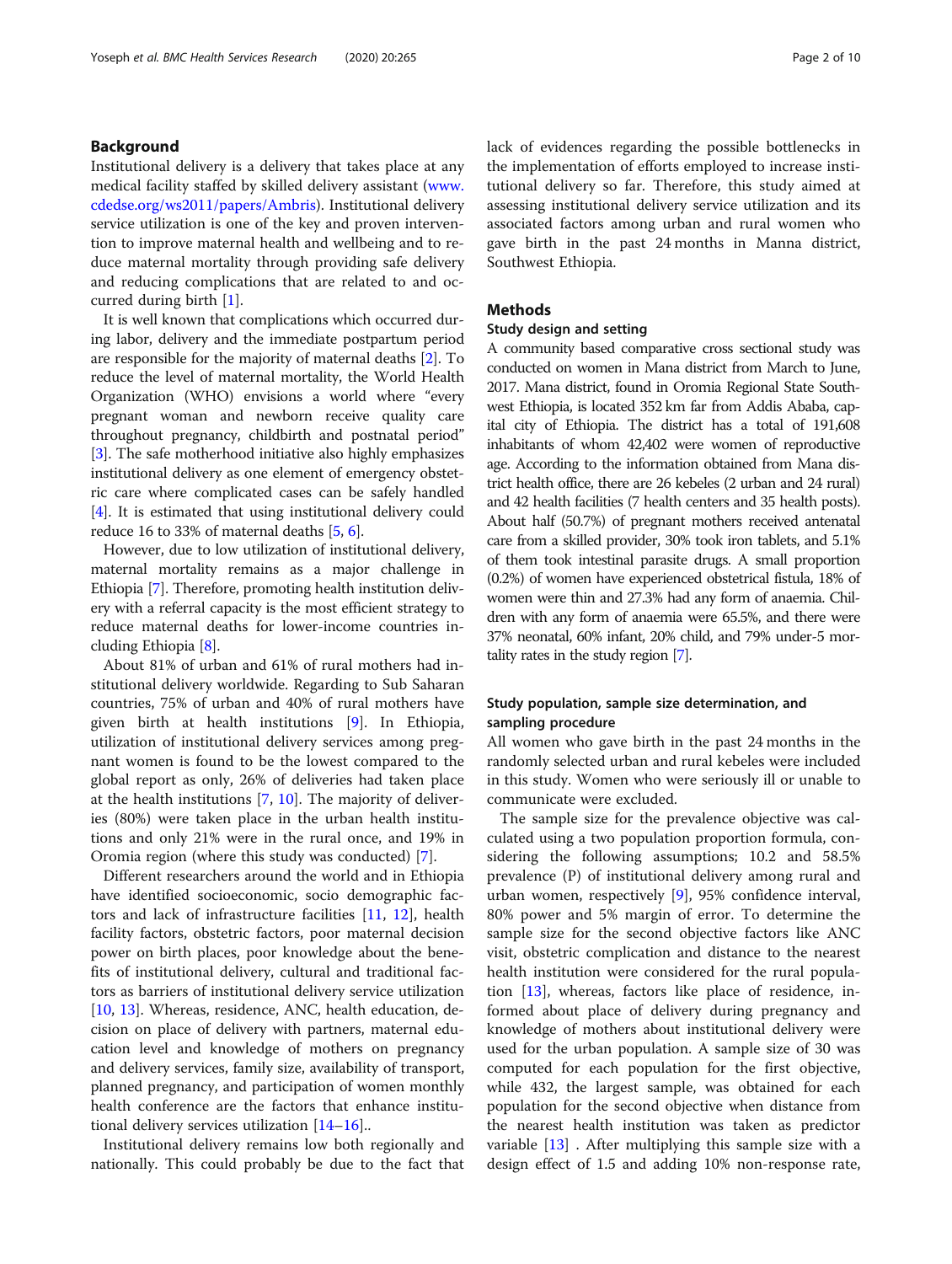the total sample size was 1426 (713 for urban and 713 for rural).

A multi-stage sampling technique was employed to select the study participants. The district was classified into two strata, urban and rural, and out of 26 kebeles, two urban (namely Yebu and Belida), and 5 rural kebeles (namely Meti, Buture, Hunda toli, Dawa and Lemi Lelisa) were randomly selected using lottery method. The list of eligible women was obtained from registration books of the respective kebeles' health extension workers. The sample sizes calculations were done using Epi info version 7.

#### Data collection tool, procedure, and quality control

A structured questionnaire was used to collect data. Data were gathered on mothers' age, marital status, place of residence, family income, educational status, occupation, educational status of the husband, occupation of the husband, institutional delivery service utilization, distance from health facility, family size, ANC visit, parity, gravidity, knowledge about dinger signs of labour, reasons for choosing a particular place of birth and decision power on place of delivery. The data collection tool used was a standard tool taken from Ethiopian Demographic and Health Survey (EDHS 2016) questionnaire [\[7](#page-8-0)].

The questionnaire was initially prepared in English and translated to the local language Amharic and back translated to English by language experts to check consistency. The questionnaire was pretested on 71 mothers (5% of the total sample size) with similar contexts out of the actual study area. Five diploma graduate nurses supervised by two BSc graduate public health officers collected for the data. Two days training was given to data collectors and supervisors about the objectives and data collection process by the principal investigator. The data were checked for accuracy and consistency on a daily basis. Data cleaning and crosschecking were made by the principal investigator.

#### Operational definitions

Institutional delivery: is a delivery assisted by skilled birth attendant in the health facility and it had yes or no response.

Home delivery: When a mother gave birth at her home or others' home (neighbor, relatives, or family) or when a birth takes place outside of health institution [\[17\]](#page-8-0).

Woman's decision power: If a woman decided where to give birth by herself or with her husband jointly.

Knowledgeable: was considered a woman who scored above the mean of danger sign knowledge assessment questions and otherwise they were considered as having poor knowledge [\[18](#page-8-0)].

Close to health facility: was considered if a woman reported to travel < 5 km on foot to reach the health care facility [[19\]](#page-8-0).

# Data processing and analysis

Each of the completed copies of the questionnaire was checked for completeness and consistency at the spot. Data were entered in to EPI data version 3.1 and then cleaned and coded before it is exported to SPSS version 20 for analysis. Wealth index was constructed using a principal component analysis (PCA) after having data on household assets, which included a durable asset list, recording the land and animals owned and observing housing materials method. Finally, different significant family asset factors were summed up to categorize individuals into wealth tertiles (low, medium, high). Descriptive statistics, such as proportions, mean with standard deviation, and median were accordingly computed. Both bi-variable and multivariable binary logistic regression analysis were performed. In the bi-variable analysis, variables with  $p$ value of  $< 0.2$  [\[20\]](#page-8-0) were taken to the final multivariable model. Adjusted Odds Ratios (AOR) with 95% Confidence Intervals (CI) were calculated to show the presence and strength of associations. A variable with p-value of less than 0.05 in the multivariable logistic regression model was considered as statistically significant.

# Results

#### Socio demographic and economics characteristics

A total of 1424 mothers who gave birth in the past 24 months completed the study with a response rate of 99.9%. The mean age  $(\pm SD)$  of urban and rural mothers were  $26.04$  ( $\pm 4.2$ ) and  $27.21$  ( $\pm 4.6$ ) years, respectively. More than half, 414 (58.1%), of the urban and 492 (69.2%) of the rural mothers were within 25 to 39 years of age category. Four hundred three (56.5%) of the urban and the majority, 635(89.3%), of the rural respondents belonged to Oromo ethnic group (Table [1\)](#page-3-0).

#### Maternal and institutional characteristics

The majority, 593 (83.2%), of the urban and 565 (79.5%) of the rural mothers had less than five children. Almost all of the urban, 698 (98.0%), and rural, 699 (98.3%), mothers had at least one ANC follow up, and 195 (27%) of the urban and 462 (65%) of the rural mothers made four and more ANC visits during their last pregnancy. Out of those who attended ANC, 45 (6.3%) of the urban and 76 (10.7%) of the rural mothers reported that they were not informed about place of delivery during their ANC visits. About one-third, 404 (62.0%), of the urban and two-third, 442 (76.2%) of the rural mothers had reported to having decision making power regarding the identification of place of delivery. Regarding their knowledge of the danger signs of labor, 222 (31.1%) of the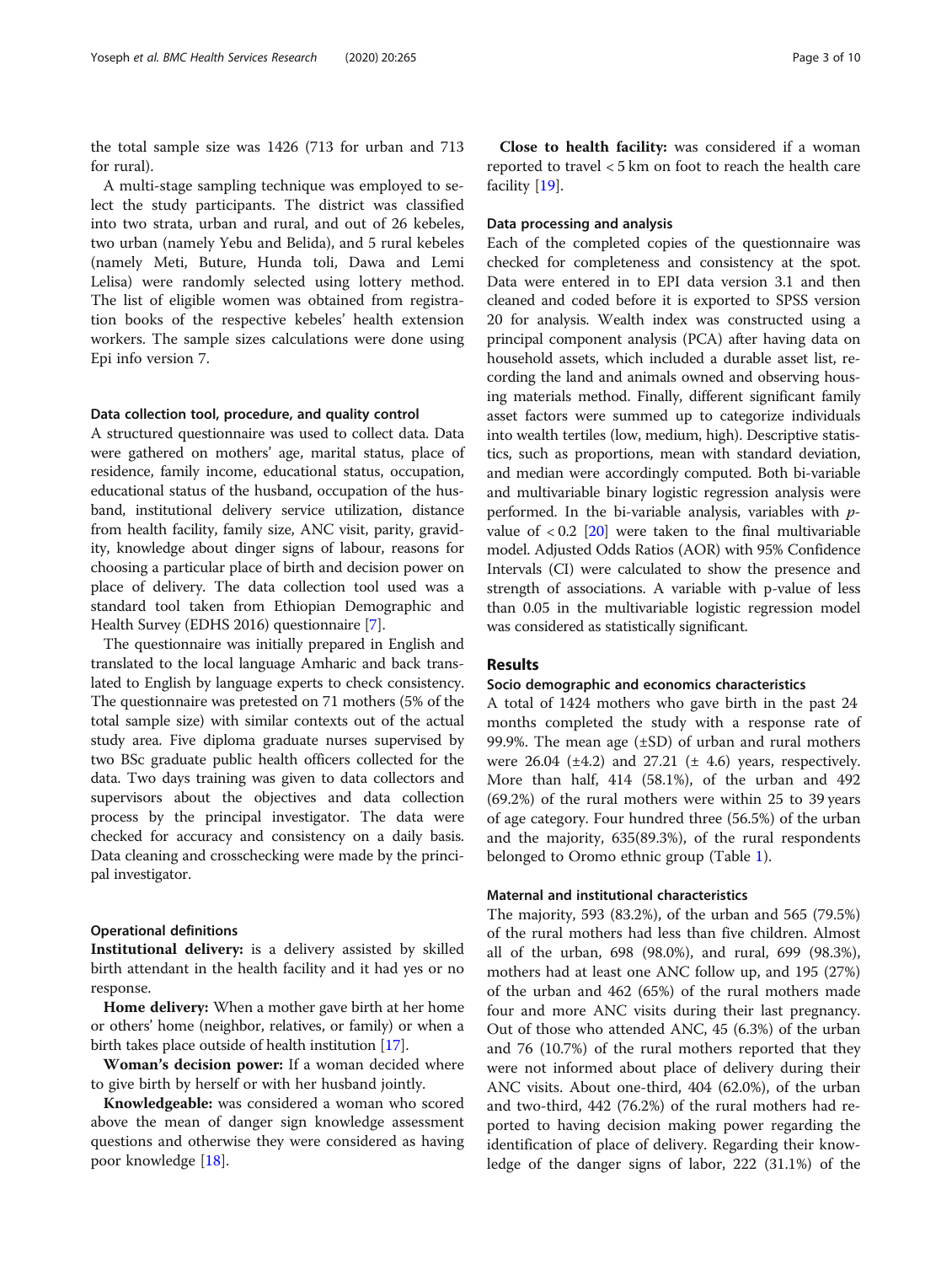<span id="page-3-0"></span>Table 1 Socio-demographic and economic characteristics of urban and rural mothers who gave birth within the past 2 years in Mana district, Ethiopia, 2017

| Variables                         | Frequency (%) |            | Total       |
|-----------------------------------|---------------|------------|-------------|
|                                   | Urban         | Rural      |             |
| Age of the mother                 |               |            |             |
| $15 - 24$                         | 293(41.1)     | 210 (29.5) | 503 (35.3)  |
| $25 - 39$                         | 414 (58.1)    | 492 (69.2) | 906 (63.6)  |
| $40 - 49$                         | 6(0.8)        | 9(1.3)     | 15 (1.05)   |
| Ethnicity                         |               |            |             |
| Oromo                             | 403 (56.5)    | 635 (89.3) | 1038 (73.0) |
| Amhara                            | 141 (19.8)    | 40 (5.6)   | 181 (12.7)  |
| Gurage                            | 111 (15.6)    | 13(1.8)    | 124(8.7)    |
| <b>Tigre</b>                      | 29 (4.1)      | 0          | 29 (2.03)   |
| <b>Others</b>                     | 29 (4.1)      | 23(3.2)    | 52 (3.6)    |
| Religion                          |               |            |             |
| Muslim                            | 384 (53.9)    | 645 (90.7) | 1029 (72.2) |
| Orthodox                          | 218 (30.6)    | 58 (8.2)   | 276 (19.3)  |
| Protestant                        | 103 (14.4)    | 7(1.0)     | 110(7.7)    |
| Other                             | 8(1.1)        | 1(1)       | 9(0.6)      |
| Educational status of the mother  |               |            |             |
| Unable to read and write          | 31(4.3)       | 366 (51.5) | 397 (28.0)  |
| Can read and write only           | 106 (14.9)    | 163 (22.9) | 269 (19.0)  |
| Primary and above                 | 576 (80.8)    | 182 (25.6) | 758 (53.2)  |
| Educational status of the husband |               |            |             |
| Unable to read and write          | 8(1.1)        | 174 (24.5) | 182 (13.0)  |
| Can read and write only           | 21(2.9)       | 215 (30.2) | 236 (16.5)  |
| <b>Primary and above</b>          | 653 (91.6)    | 317 (44.6) | 970 (68.1)  |
| Marital status                    |               |            |             |
| Married                           | 662 (92.8)    | 678 (95.4) | 1340 (94.1) |
| Single, divorced & widowed        | 51 (7.2)      | 33 (4.6)   | 84 (6.0)    |
| Occupation                        |               |            |             |
| Farmer                            | 26(3.6)       | 546 (76.8) | 572 (40.1)  |
| Merchant                          | 213 (29.9)    | 71 (10.0)  | 284 (20.0)  |
| Government employee               | 221 (31.0)    | 15(2.1)    | 236 (16.5)  |
| Daily laborer                     | 69 (9.7)      | 57 (8.0)   | 126 (8.8)   |
| <b>Housewife</b>                  | 174 (24.4)    | 22(3.1)    | 196 (13.7)  |
| Other                             | 10(1.4)       | (0.0)      | 10(0.7)     |
| Wealth quintile                   |               |            |             |
| Poorest                           | 125 (17.5)    | 164 (23.1) | 289 (20.2)  |
| Poorer                            | 125 (17.5)    | 117 (16.5) | 242 (17.0)  |
| Middle                            | 147 (20.6)    | 151 (21.4) | 298 (20.9)  |
| Richer                            | 172 (24.1)    | 133 (18.7) | 305 (21.4)  |
| <b>Richest</b>                    | 134 (18.8)    | 141 (19.8) | 275 (19.3)  |

urban and 82 (11.5%) of the rural mothers had good knowledge, while 697 (97.8%) of the urban and 703 (98.9%) of the rural mothers knew about institutional delivery. Health professionals were the main source of information for 376 (53.6%) urban and 468 (66.6%) rural participants (Table [2\)](#page-4-0).

#### Institutional delivery service utilization

The overall prevalence of institutional delivery was 86.4%. Out of the total respondents, 651(91.3%), of the urban and 580 (81.6%) of the rural mothers gave their last birth at health institutions, and. Among urban mothers who gave birth at home, the main reasons for preferring home delivery were; institutional delivery was not necessary, 23 (37.7%) and husbands or family members did not allow them to give birth at health institutions, 17 (27.9%). Similarly, institutional delivery was not necessary, 61 (46.2%), it was not customary, 25 (18.9%)) and high service cost in the health facilities, 15 (11.4%) were the major reasons provided by rural mothers for preferring home delivery (Table [3\)](#page-5-0).

#### Factors associated with institutional delivery

The aim of this study was to compare the prevalence and associated factors of institutional delivery among urban and rural mothers who gave birth in the last 24 months. Unfortunately, the model looked unstable and institutional delivery service utilization among urban and rural mothers was high in both groups as most urban and rural mothers gave birth at health institutions. In addition, information was collected from similar number of urban and rural residents and there was no significant difference between the two groups. Hence, it was realized that abandoning the urban-rural comparison and identifying the factors influencing institutional delivery by combining the two groups was found to be the most appropriate approach.

In the overall combined final multivariate logistic regression analysis, age of the mother, educational status of the husband, wealth index, knowledge of danger signs of labor, travel time to nearby health institutions, and frequency of ANC visits were significantly associated with institutional delivery service utilization. Thus, mothers in the age group of 15–24 were nearly 16 times more likely to deliver at health institutions compared to those in the 35 and above age group,  $[AOR = 15.71]$ (95%CI:4.05, 60.9)]. Likewise, mothers whose husbands had primary or above education level were nearly four times more likely to deliver at health institutions than those mothers whose husbands had no formal education,  $[AOR = 3.84 (95\% CI:2.12, 6.98)].$  Mothers who had three and more ANC visits were 7 times more likely to give birth at health institutions compared to those who had less than three ANC visits during their last pregnancy,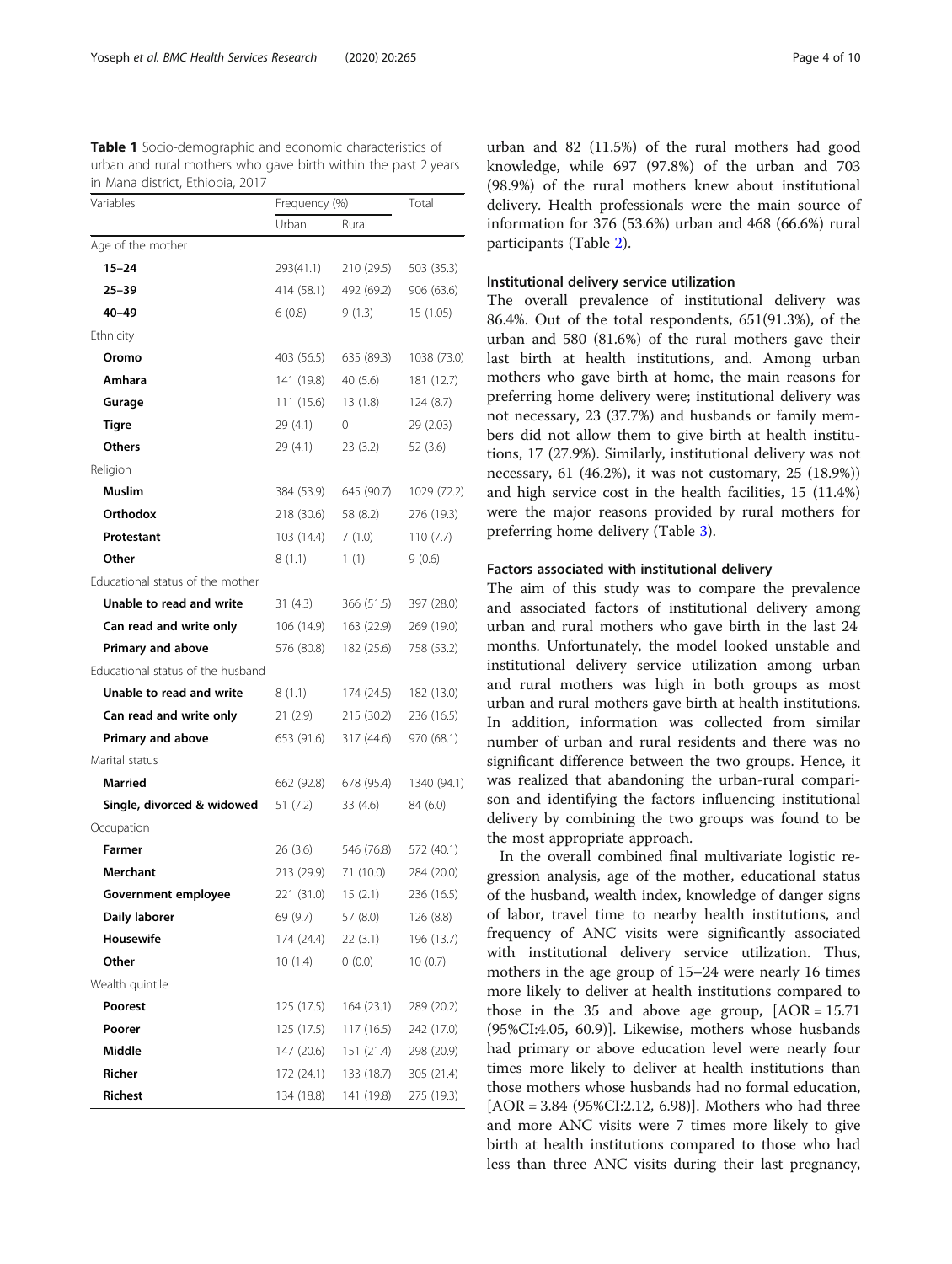<span id="page-4-0"></span>Table 2 Maternal, health facility, and Health facility delivery factors of urban and rural women who gave birth within the past two years in Mana district, Ethiopia, 2017

| Variables                                                | Frequency (percent) |            |             |
|----------------------------------------------------------|---------------------|------------|-------------|
|                                                          | Urban               | Rural      |             |
| Total number of live births                              |                     |            |             |
| < 5 children                                             | 593 (83.2)          | 565 (79.5) | 1158 (81.3) |
| >=5 children                                             | 120 (16.8)          | 146 (20.5) | 266 (18.7)  |
| ANC visit during last pregnancy                          |                     |            |             |
| No                                                       | 15(2.1)             | 12(1.7)    | 27(2.0)     |
| Yes                                                      | 698 (98.0)          | 699 (98.3) | 1397 (98.1) |
| Number of ANC visit during last pregnancy                |                     |            |             |
| $\le$ =2 times                                           | 78 (10.9)           | 30(4.2)    | 108(7.6)    |
| Three times                                              | 425 (59.6)          | 207 (29.1) | 632 (44.3)  |
| 4 and above                                              | 195 (27.3)          | 462 (65.0) | 657 (46.1)  |
| Informed about place of delivery during last pregnancy   |                     |            |             |
| No                                                       | 45 (6.3)            | 76 (10.7)  | 121(8.5)    |
| Yes                                                      | 659 (92.4)          | 626 (88.0) | 1285 (90.2) |
| Obstetric complication during last pregnancy             |                     |            |             |
| No                                                       | 679 (95.2)          | 642 (90.3) | 1321 (92.7) |
| Yes                                                      | 34 (4.8)            | 68 (9.6)   | 102(7.1)    |
| Decision making power                                    |                     |            |             |
| <b>Myself</b>                                            | 404 (62.0)          | 442 (76.2) | 846 (68.7)  |
| Husband                                                  | 220 (33.8)          | 131 (22.6) | 351 (28.5)  |
| Other family members or relatives                        | 27(4.1)             | 7(1.2)     | 34 (2.7)    |
| Know about institutional delivery                        |                     |            |             |
| No                                                       | 16(2.2)             | 8(1.1)     | 24 (1.7)    |
| Yes                                                      | 697 (97.8)          | 703 (98.9) | 1400 (98.3) |
| Any health facility near                                 |                     |            |             |
| No                                                       | 13(1.8)             | 4(0.6)     | 17(1.2)     |
| Yes                                                      | 700 (98.1)          | 707 (99.4) | 1407 (99.0) |
| Travel time to nearby health facility                    |                     |            |             |
| Less than 30 min                                         | 635 (89.5)          | 286 (40.2) | 921 (64.5)  |
| More than 30 min                                         | 78 (11.0)           | 425 (59.7) | 503 (35.3)  |
| Mode of travel                                           |                     |            |             |
| By foot                                                  | 150 (21.3)          | 317 (45.0) | 467 (33.0)  |
| Motorized                                                | 562 (79.0)          | 387 (55.0) | 949 (67.0)  |
| Delivered at health facility                             |                     |            |             |
| Yes                                                      | 651 (91.3)          | 580 (81.6) | 1231 (86.4) |
| No                                                       | 62(8.7)             | 131 (18.4) | 193 (13.6)  |
| Reason for not utilizing institutional delivery services |                     |            |             |
| High cost in health facility                             | 4(6.4)              | 15(11.4)   | 64 (27.0)   |
| <b>Facility not opened</b>                               | 5(8.1)              | 0          | 5(2.1)      |
| Facility too far/ no transportation                      | 4(6.4)              | 13 (9.9)   | 17(7.1)     |
| Poor quality of service                                  | 2(3.2)              | 2(1.5)     | 4(1.7)      |
| Husband or family did not allow                          | 17(27.4)            | 15(11.4)   | 32 (13.4)   |
| Not necessary                                            | 27 (43.5)           | 61 (46.5)  | 88 (37.0)   |
| Not customary                                            | 3(4.8)              | 25 (19.1)  | 28 (11.7)   |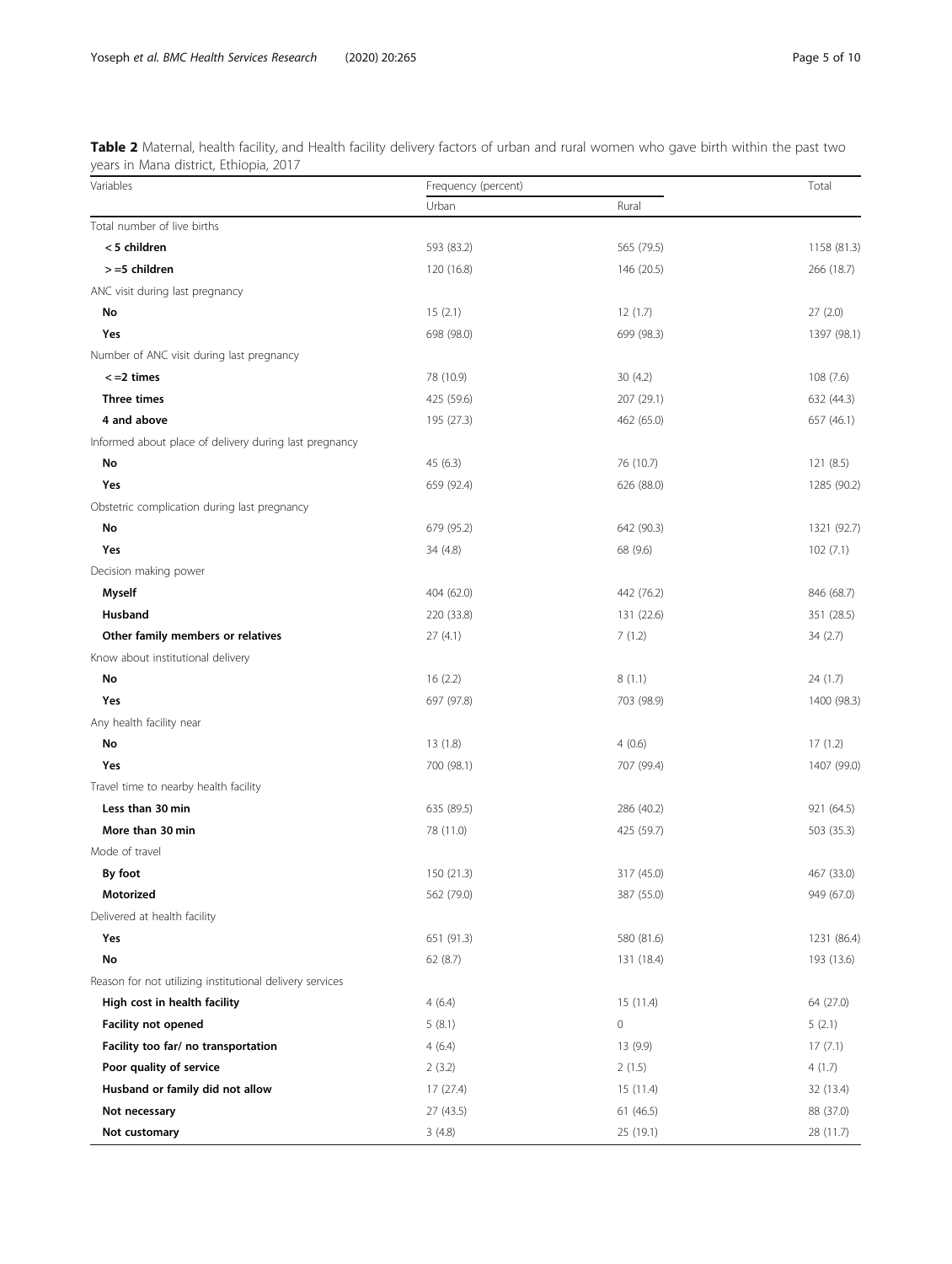<span id="page-5-0"></span>[AOR = 7.36 (95%CI:3.98, 13.61)]. Mothers who were in the richest wealth quantile category were three times more likely to deliver at health institutions than those who were in the poorest wealth quintile category,  $[AOR = 3.11 (95\% CI:1.66, 5.81)].$ 

Mothers whose travel time to nearby health institutions was less than 30 min were 1.8 times more likely to utilize institutional delivery services compared to their counterparts,  $[AOR = 1.81(95\% CI:1.19, 2.74)]$ . Compared to mothers who had poor knowledge of the danger signs of labor, those mothers who had good knowledge were more likely to utilize institutional delivery services, [AOR = 1.99 (95%CI:1.05, 3.79)] (Table [4](#page-6-0)).

# **Discussion**

The aim of this study was to assess the magnitude of institutional delivery and its associated factors among urban and rural mothers who gave birth in Mana district, Ethiopia, in the past 24 months.

The result of the current study showed that 86.4% of mothers gave their recent birth at health institutions. This finding is approximately in line with a study done in Ethiopia, which revealed that 81% of mothers gave birth at health institutions [\[21\]](#page-8-0).

On the other hand, our result is higher than the previous local studies' findings in Ethiopia, such as Dodota (62.4%), Assosa (72.5%), Bench Maji (78.3%), and Mirab Abaya districts (54%) [[22](#page-8-0)–[25\]](#page-8-0). It is also higher conducted in Zambia (42.8%) and Tanzania (54%) concerning the utilization of institutional delivery services [[25](#page-8-0), [26\]](#page-8-0).

The observed discrepancy between studies might be due to difference in study population, sample sizes, study period and sociocultural characteristics. In addition, the reason could probably be due to more attention has been given to increase the uptake of institutional delivery services more than ever in Ethiopia. Recently, ministry of health of Ethiopia is providing ANC and institutional delivery services for free. Health facilities

available services might increase the proportion of mothers who gave birth at the health institutions [[27\]](#page-8-0). Almost all of the urban, 698 (98.0%), and rural, 699 (98.3%), mothers had at least one ANC follow up, and 195 (27%) of the urban and 462 (65%) of the rural mothers made four and more ANC visits during their last pregnancy. This study shows more proportion of mothers who made four and above ANC visits were from rural once. This might be related to more attention and efforts has been given to rural communities by the government and other stack holders. In addition, in Ethiopia, women to women support group and women development army with the aim and channel of community participation are engaged in maternal and child health issues together with health extension workers [\[28](#page-8-0)] These groups are community based initiative where rural women form groups, meet regularly, discussing on maternal health issues and come up with locally available solutions. They held conferences per month, shared their experiences and advice younger pregnant women, this in turn may help them to have more ANC visits and decision making power than the rural mothers [\[29](#page-8-0)].

have their own ambulance services. Hence, these freely

In this study, younger mothers (below 40 years) were more likely to use institutional delivery services than older mothers (above 40 years). This finding is parallel with other studies conducted in Ethiopia [\[26,](#page-8-0) [30](#page-8-0)], and abroad in Tanzania and Nepal which revealed that older women tended to deliver at home compared to younger once [[31,](#page-8-0) [32\]](#page-8-0). This might be due to the fact that younger mothers had no previous experiences

| Variables                                                | Frequency (%) |              | Total       |
|----------------------------------------------------------|---------------|--------------|-------------|
|                                                          | Urban         | Rural        |             |
| Delivered at health facility                             |               |              |             |
| Yes                                                      | 651 (91.3)    | 580 (81.6)   | 1231 (86.4) |
| No                                                       | 62(8.7)       | 131 (18.4)   | 193 (13.6)  |
| Reason for not utilizing institutional delivery services |               |              |             |
| High cost in health facility                             | 4(6.4)        | 15(11.4)     | 64 (27.0)   |
| <b>Facility not opened</b>                               | 5(8.1)        | $\mathbf{0}$ | 5(2.1)      |
| Facility too far/ no transportation                      | 4(6.4)        | 13 (9.9)     | 17(7.1)     |
| Poor quality of service                                  | 2(3.2)        | 2(1.5)       | 4(1.7)      |
| Husband or family did not allow                          | 17(27.4)      | 15(11.4)     | 32 (13.4)   |
| Not necessary                                            | 27(43.5)      | 61(46.5)     | 88 (37.0)   |
| Not customary                                            | 3(4.8)        | 25 (19.1)    | 28(11.7)    |

Table 3 Institutional delivery service among urban and rural mothers, who gave birth within the past two years in Mana district, Ethiopia, 2017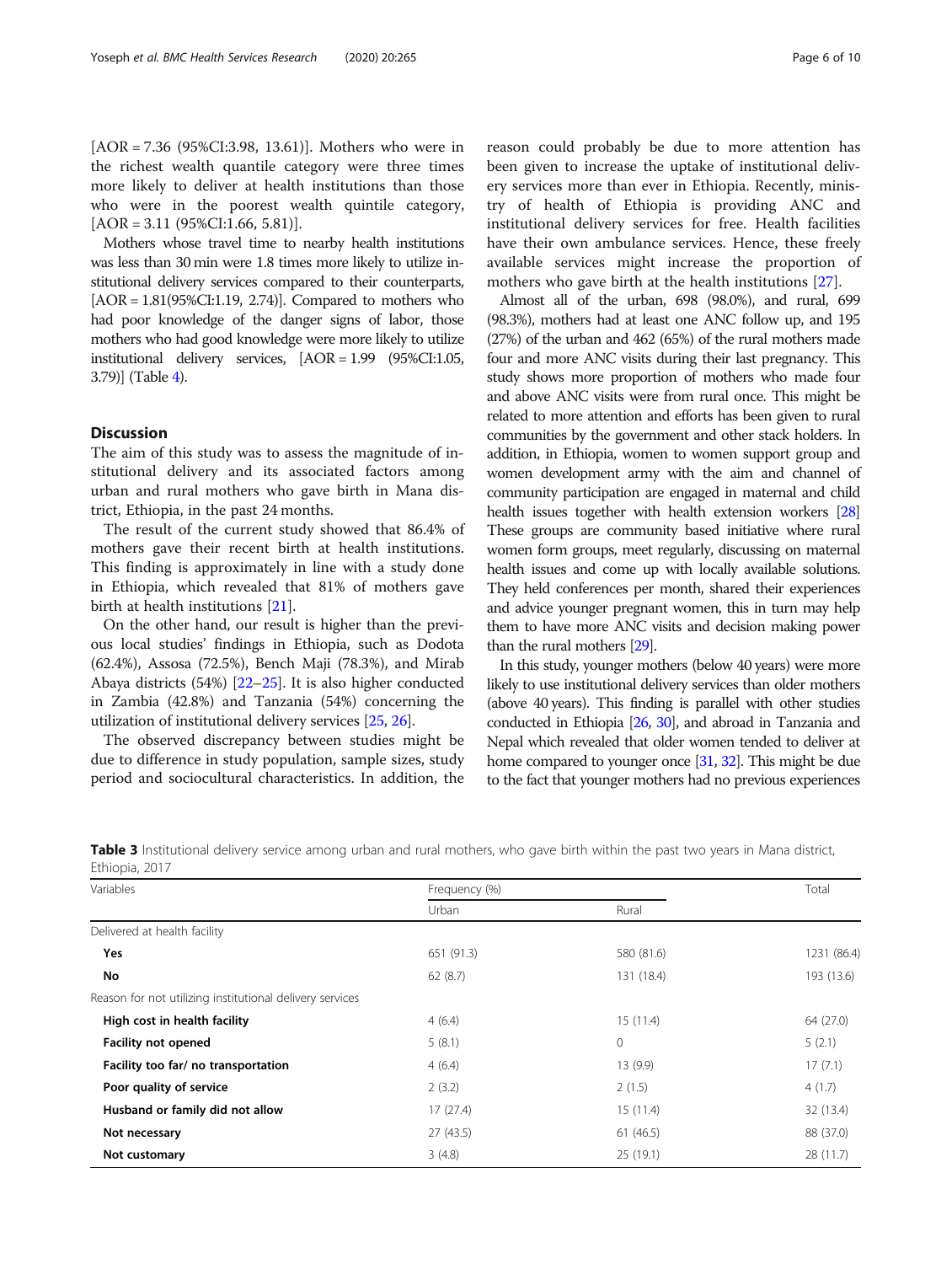<span id="page-6-0"></span>Table 4 Factors associated with institutional delivery service utilization among urban and rural mothers in Mana district, Ethiopia, 2017

| Variables                             | Place of delivery |                 |                     | AOR (95%)            |
|---------------------------------------|-------------------|-----------------|---------------------|----------------------|
|                                       | Home              | Health facility |                     |                      |
| Age of mothers                        |                   |                 |                     |                      |
| $15 - 24$                             | 35 (7.0)          | 468 (93.0)      | 15.28 (5.24, 44.64) | 15.7 (4.05, 60.9)**  |
| $25 - 39$                             | 150 (16.5)        | 756 (83.4)      | 5.76 (2.06, 16.12)  | 8.95 (2.51, 31.9)    |
| $40 - 49$                             | 8(53.3)           | 7(46.7)         | 1                   | 1                    |
| Educational status of the mother      |                   |                 |                     |                      |
| Unable to read and write              | 88 (22.1)         | 309 (77.8)      | 1                   | $\mathbf{1}$         |
| Can read & write only                 | 68 (25.3)         | 201 (74.7)      | 0.84 (0.58, 1.21)   | 0.69 (0.42, 1.15)    |
| Primary & above                       | 37(4.9)           | 721 (95.1)      | 5.55 (3.69, 8.33)   | 1.81 (0.96, 3.41)    |
| Educational status of the husband     |                   |                 |                     |                      |
| Unable to read & write                | 53 (29.1)         | 129 (70.9)      | 1                   | 1                    |
| Can read & write only                 | 48 (20.3)         | 188 (79.7)      | 1.61 (1.03, 2.52)   | 1.62 (0.95, 2.71)    |
| <b>Primary and above</b>              | 81(8.3)           | 889 (91.6)      | 4.51 (3.05, 6.67)   | 3.84 (2.12, 6.98)**  |
| Number of ANC follow up               |                   |                 |                     |                      |
| $\leq$ =2 times                       | 45 (41.7)         | 63 (58.3)       | 1                   | $\mathbf{1}$         |
| Three times                           | 52 (8.2)          | 580 (91.8)      | 7.97 (4.94, 12.83)  | 7.36 (3.98, 13.61)** |
| 4 and above                           | 73 (11.1)         | 584 (88.8)      | 5.71 (3.63, 8.99)   | 9.55 (5.05, 18.07)   |
| Knowledge on the danger sign of labor |                   |                 |                     |                      |
| Poor                                  | 177 (15.8)        | 943 (84.2)      | 1                   | $\mathbf{1}$         |
| Good                                  | 16(5.2)           | 288 (94.7)      | 3.38 (1.99, 5.73)   | 1.99 (1.05, 3.79)*   |
| Wealth index                          |                   |                 |                     |                      |
| Poorest                               | 75 (26.0)         | 214 (74.0)      | $\mathbf{1}$        | 1                    |
| Poorer                                | 27(11.2)          | 215 (88.8)      | 2.79 (1.73, 4.51)   | 2.42 (1.304, 4.48)*  |
| Middle                                | 35 (11.7)         | 263 (88.3)      | 2.63 (1.69, 4.09)   | $1.81$ (1.03, 3.18)* |
| <b>Richer</b>                         | 29 (9.5)          | 276 (90.5)      | 3.34 (2.09, 5.31)   | 2.81 (1.53, 5.14)*   |
| Richest                               | 24 (8.7)          | 251 (91.2)      | 3.67 (2.24, 6.01)   | 3.105 (1.66, 5.81)** |
| Mode of travel                        |                   |                 |                     |                      |
| By foot                               | 80 (17.1)         | 387 (82.9)      | 1                   | 1                    |
| Motorized                             | 105 (11.0)        | 844 (89.0)      | 1.66 (1.21, 2.27)   | 1.43 (0.94, 2.19)    |
| Travel time to nearby health facility |                   |                 |                     |                      |
| Less than 30 min                      | 82 (8.9)          | 839 (91.1)      | 2.87 (2.11, 3.91)   | 1.81 (1.19, 2.74)    |
| More than 30 min                      | 111(22.1)         | 392 (78.0)      | 1                   | 1                    |

NP:  $* = p$  value < 0.05,  $** = p$  value < 0.001

in giving births and might have great fear of complications relating to pregnancy, labor and child birth. On the other hand, older mothers had repeated birth experiences and thus, they might not need to be assisted by skilled health professionals.

The number of ANC visits tended to increase the utilization of institutional delivery services. This finding is in line with those of other studies conducted in different parts of Ethiopia [\[33](#page-8-0)–[35\]](#page-8-0). This can be partially explained by the fact that ANC visit is one of the contact points with health professionals and the more the ANC visits done, the better the probability of getting adequate information about danger signs and complications related to pregnancy and the importance of delivering at the health institutions. This implies that making repeated ANC visits has a paramount importance to increase the utilization of institutional delivery services.

Husband's educational status was the other factor significantly associated with institutional delivery service utilization. Mothers whose husbands had at least primary school education were nearly 4 times more likely to utilize institutional delivery services. This finding is in agreement with studies done in a different places in Ethiopia [\[21](#page-8-0), [36\]](#page-8-0). The possible explanation for this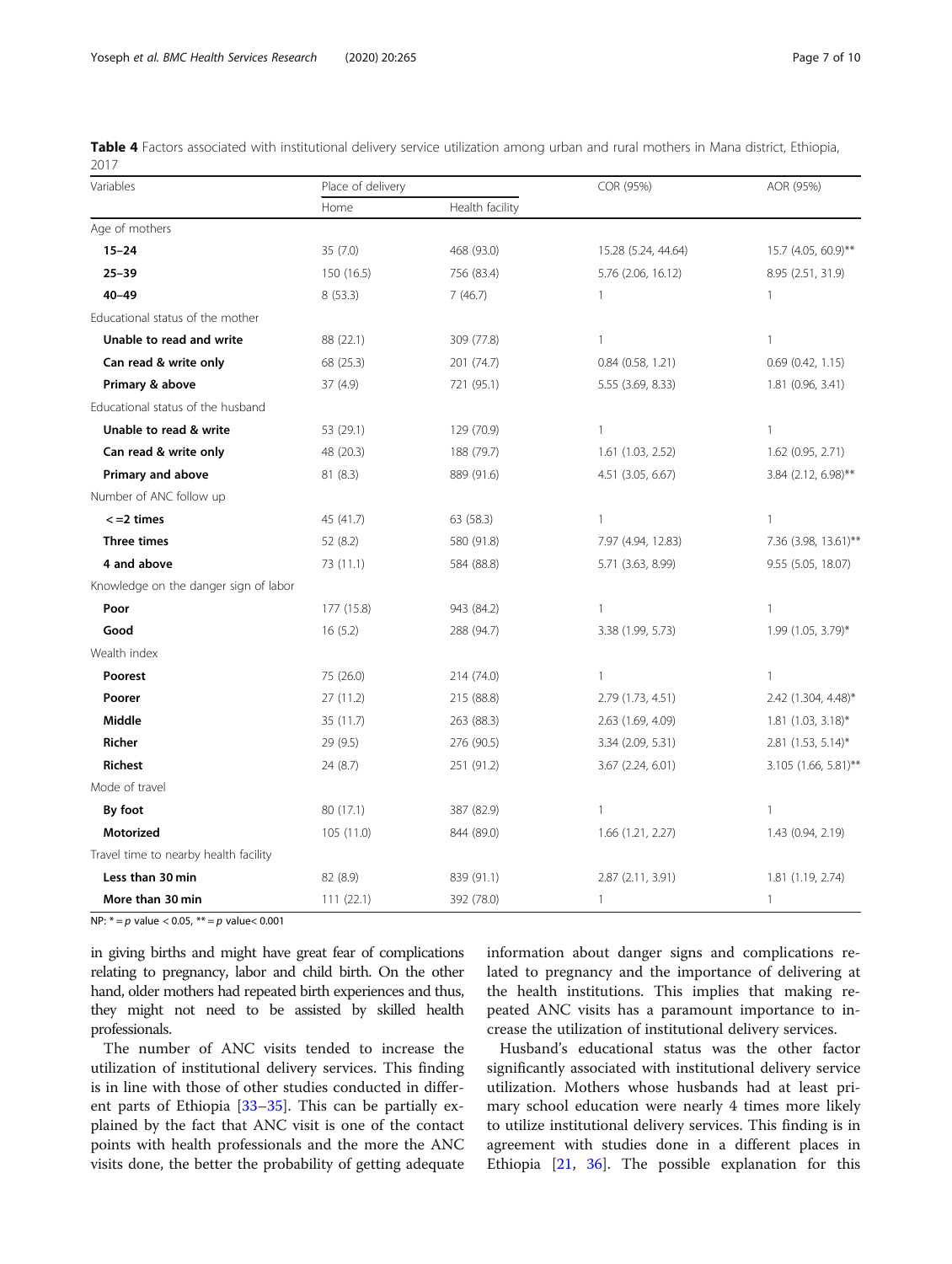evidence could be, for example, literate husbands; a) are more likely to discuss with their wives on issues, including pregnancy and labour and reach at a consensus, b) may give to their wives' freedom to decide the place of delivery, and c) may even be the one who insist and support the mother to have a health facility delivery.

A significant association was also observed between wealth index and institutional delivery service utilization. Mothers who were in the rich and richest wealth quintiles were more likely to deliver at heath institutions compared to those who were in the poorest wealth quintile. This result is in agreement with other local studies in Ethiopia that showed institutional delivery service utilization was higher among women in the richest quintile than those in the lower economic ranks [\[26,](#page-8-0) [37\]](#page-8-0).. This may be due to the fact that mothers who belong to poor families may not be able to afford transportation and other indirect costs. Besides, mothers in the low socioeconomic status may have lower access to health information. This finding suggests that improved economic status has a vital role to enhance utilization of institutional delivery service.

Mothers who had good knowledge about the danger signs of labor were about two times more likely to utilize health institution delivery services than their counterparts. This finding was consistent with those of other studies done in Ethiopia and Tanzania which showed the knowledge of mothers about pregnancy and labor risk factors was two and three times more likely to encourage mothers to deliver at health institutions [[14](#page-8-0), [38](#page-8-0)]. This could probably be due to the fact that being aware of the danger signs of labor enables mothers to predict the upcoming devastating consequences, which may in turn be a pushing factor for mothers to visit health institutions to give birth. This implies that providing adequate information during ANC and other contact points have a great positive impact to improve health institution delivery. Therefore, creating awareness on danger signs of pregnancy, labor, child birth and place of delivery is necessary to encourage mothers to prefer delivering at the health institutions.

The other important factor that was identified by this study was the impact of traveling time (distance) needed to reach nearby health institutions. Women who had to walk more than 5 km to reach to the health institution were less likely to give birth at health institution than those who had to travel less than 5 km or less. This finding is in line with those of other similar studies done in Ethiopia and other developing countries [\[39](#page-8-0)–[41](#page-9-0)]. It might be related to easily accessible health institutions may increase the chances of mothers to use it during prenatal periods and at a time of delivery. This finding suggests that making health institutions closer to and easily accessible by the communities is very crucial in order to enable more mothers to give birth at the health institutions.

#### Limitations of the study

This study is not without limitations. Firstly, even though, we provided an intensive training for data collectors and supervisors, and a pretested and structured questionnaire was used, help mothers to recall past events the finding might have been affected by recall bias as some of the information collected was based on events which has happened sometime in the past. As a result, it is likely that our estimates may overestimated the magnitude of institutional delivery. Secondly, information regarding health professionals' hospitality, and health institutions' infrastructure information regarding health professionals' hospitality, quality of health institutions and behavioral factors of the participants were not collected.

#### Conclusion

Utilization of institutional delivery services was high among mothers who gave birth within the last 24 months. Increased number of antenatal care visits, partners' better educational status, mothers' good knowledge on dangers signs of labour, increased wealth index, and lesser travelling distance to reach to the health facility have significantly increased the utilization of institutional delivery services. Therefore, attending ANC and maintain frequent visits as per the minimum recommendation by the WHO will a positive impact on pregnant mothers to give birth at health institutions. Working on expansion of health institutions and addressing infrastructure issues will significantly contribute to increase the number of mothers giving birth at health institutions. Promoting husbands' education will also be helpful to encourage mothers to deliver at health institutions. Furthermore, it is also very crucial to empower women and awareness creation.

#### Abbreviations

ANC: Antenatal care; EDHS: Ethiopian demographic and health survey; SPSS: Statistical package for social science

#### Acknowledgements

The authors forward their gratitude to study participants, data collectors and supervisors who are participated in the study.

#### Authors' contributions

Conceptualization: MY, SM, FAM, MS, and KAG. Data curator: MY. Formal analysis: MY, SM, FAM, MS, and KAG. Funding acquisition: MY. Investigation: MY, SM, FAM, MS, and KAG. Methodology: MY, SM, FAM, MS, and KAG. Resources: MY. Software: MY, SM, FAM, MS, and KAG. Supervision: MY, SM, FAM, MS, and KAG. Validation: MY, SM, FAM, MS, and KAG. Visualization: MY, SM, FAM, MS, and KAG. Writing – original draft: MY, SM, FAM, MS, and KAG. Writing – review & editing: MY, SM, FAM, MS, and KAG and all authors read and approved the final manuscript.

#### Funding

No funding was obtained for this study.

#### Availability of data and materials

Data will be available upon request from the corresponding author.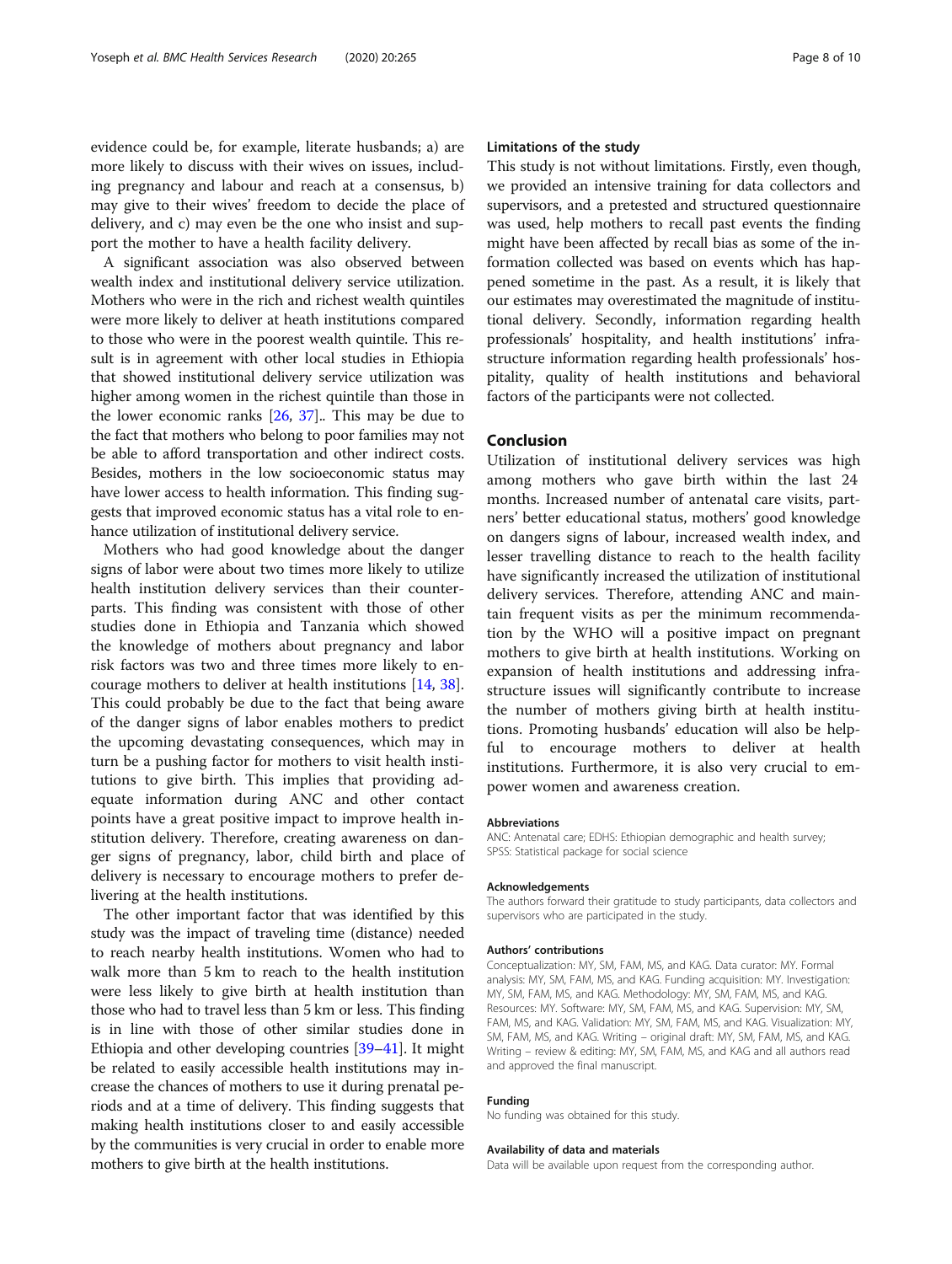#### <span id="page-8-0"></span>Ethics approval and consent to participate

Ethical clearance was obtained from the Institutional Review Board of University of Gondar and supportive letter was obtained from Jimma Educational health office. Written informed consent was obtained from all participated mothers prior to their participation with informing the purpose, benefits, confidentiality of the information, and voluntary nature of participation in the study. Name and other personal identifiers were not recorded to maintain confidentiality.

#### Consent for publication

Not applicable.

#### Competing interests

The authors declare that they have no competing interests.

#### Author details

<sup>1</sup>Department of Reproductive Health, Institute of Public Health, College of Medicine and Health Sciences, University of Gondar, Gondar, Ethiopia. 2 Department of Human Nutrition, Institute of Public Health, College of Medicine and Health Sciences, University of Gondar, Gondar, Ethiopia.

# Received: 15 January 2019 Accepted: 18 March 2020<br>Published online: 30 March 2020

#### References

- 1. Teklemariam Ergat Yarinbab and Sileshi Gebremichael Balcha. Delays in utilization of institutional delivery service and its determinants in Yem special Woreda, Southwest Ethiopia: health institution based cross-sectional study. J Gynecol Women's Health. 2018;10(3):555793 ISSN 2474–7602.
- 2. Ronsmans C, Graham WJ. Maternal mortality: who, when, where and why. Lancet. 2006;368:1189–200.
- 3. Tunçalp Ö, Were WM, MacLennan C, Oladapo OT, Gülmezoglu AM, Bahl R, et al. Quality of care for pregnant women and newborns-the WHO vision. BJOG. 2015;122(8):1045–9. <https://doi.org/10.1111/1471-0528.13451>.
- 4. Family Care International: Safe Motherhood A Review; 2007. [http://www.](http://www.familycareintl.org/UserFiles/File/SM_AReview_Exec_Sum_Final_1.pdf) [familycareintl.org/UserFiles/File/SM\\_AReview\\_Exec\\_Sum\\_Final\\_1.pdf.](http://www.familycareintl.org/UserFiles/File/SM_AReview_Exec_Sum_Final_1.pdf)
- 5. Graham W, Bell JS, Bullough C. Can skilled attendance at delivery reduce maternal mortality in developing countries? Lancet. 2001;17:97–129 Antwerp, Belgium ITG Press, Studies in Health Services Organisation and Policy.
- 6. Darmstadt GL, Bhutta ZA, Cousens S, Adam T, Walker N, de Bernis L, et al. Evidence-based, cost-effective interventions: how many newborn babies can we save? Lancet. 2005;365(9463):977–88.
- 7. Central Statistical Agency (CSA) [Ethiopia] and ICF. Ethiopia demographic and health survey 2016. Addis Ababa and Rockville: CSA and ICF; 2016.
- 8. World Health Organization. WHO 2012 maternal and child health fact sheet; 2012. Available from: [http://www.who.int/mediacentre/factsheets/fs348/en/.](http://www.who.int/mediacentre/factsheets/fs348/en/.worldhealthOrganization) [worldhealthOrganization](http://www.who.int/mediacentre/factsheets/fs348/en/.worldhealthOrganization). Accessed 27 Dec 2014.
- 9. Wilson W. Using evidence for policies to reduce maternal mortality. Role Evid Mat Health. 2008.
- 10. Analysis I. Maternal health in Ethiopia trends in; 2012. December.
- 11. Abbaker AO, et al. Use of institutional delivery services in Kassala, eastern Sudan. Int J Gynacol Obstet. 2006;110(4):459–65. [https://doi.org/10.1016/j.](https://doi.org/10.1016/j.ijgo.2013.06.012) [ijgo.2013.06.012.](https://doi.org/10.1016/j.ijgo.2013.06.012)
- 12. Asrat Atsedeweyn Andargie A, Abebe M. Factors associated with utilization of institutional delivery care and postnatal care services in Ethiopia. J Publ Health Epidemiol. 2018;10(4):108–22 [http://www.academicjournals.org/JPHE.](http://www.academicjournals.org/JPHE)
- 13. Tarekegn SM, Lieberman LS, Giedraitis V. Determinants of maternal health service utilization in Ethiopia : analysis of the. Ethiopian Demographic Health Survey. 2011;2014:1–13.
- 14. Teferra AS, Alemu FM, Woldeyohannes SM. Institutional delivery service utilization and associated factors among mothers who gave birth in the last 12 months in Sekela District, north west of Ethiopia: a community - based cross sectional study. BMC Pregnancy Childbirth. 2012;12:74 [http://www.](http://www.biomedcentral.com/1471-2393/12/74) [biomedcentral.com/1471-2393/12/74](http://www.biomedcentral.com/1471-2393/12/74).
- 15. Nigatu AM, Gelaye KA. Factors associated with the preference of institutional delivery after antenatal care attendance in Northwest Ethiopia. BMC Health Serv Res. 2019;19:810. [https://doi.org/10.1186/](https://doi.org/10.1186/s12913-019-4636-6) [s12913-019-4636-6](https://doi.org/10.1186/s12913-019-4636-6).
- 16. Gedilu T, Debalkie D, Setegn T. Prevalence and determinants of institutional delivery service up take among women in Farta District, Northwest Ethiopia. J Nurs Care. 2018;7:2. <https://doi.org/10.4172/2167-1168.1000449>.
- 17. Tsegay G. Determinants of antenatal and delivery care utilization in Tigray region, Ethiopia: a cross-sectional study. Int J Equity Health. 2013;12:30.
- 18. Abera M, Gebremariam A, Belachew T. Predictors of safe delivery service utilization in Arsi zone, south-East Ethiopia. Ethiop J Health Sci. 2011;21:96–106.
- 19. Zegeye A. The role of geographical access in the utilization of institutional delivery service in rural Jimma Horro District, Southwest Ethiopia. Prim Health Care. 2014;4(1):150.
- 20. Kidanu S, Degu G, Tiruye TY. Factors influencing institutional delivery service utilization in Dembecha district, Northwest Ethiopia: a community based cross sectional study. Reprod Health. 2017;14:98. [https://doi.org/10.1186/](https://doi.org/10.1186/s12978-017-0359-5) [s12978-017-0359-5.](https://doi.org/10.1186/s12978-017-0359-5)
- 21. Gultie T, Wasihun B, Kondale M, Balcha B. Home delivery and associated factors among reproductive age women in Shashemene town, Ethiopia. J Women's Health Care. 2016;5:1. [https://doi.org/10.4172/2167-0420.1000300.](https://doi.org/10.4172/2167-0420.1000300)
- 22. Fikre AA, Demissie M. Prevalence of institutional delivery and associated factors in Dodota Woreda (district), Oromia regional state, Ethiopia. Reprod Health. 2012;9(1):33.
- 23. Amentie M, Abera M, Abdulahi M. Utilization of Institutional Delivery Care Services and Influencing Factors among Women of Child Bearing Age in Assosa District, Benishangul Gumuz Regional State, West Ethiopia. Glob J Med Res. 2016 Oct 26.
- 24. Tadele N, Lamaro T. Utilization of institutional delivery service and associated factors in bench Maji zone, Southwest Ethiopia: community based, cross sectional study. BMC Health Serv Res. 2017;17:101. [https://doi.](https://doi.org/10.1186/s12913-017-2057) [org/10.1186/s12913-017-2057.](https://doi.org/10.1186/s12913-017-2057)
- 25. Godana W, et al. Utilization of institutional delivery and associated factors in Mirab Abaya Woreda, Gamo Gofa zone, southern Ethiopia. Afr J Sci Res. 2016;2(5):47–50 <http://ajsr.rstpublishers.com/>.
- 26. Chernet AG, Dumga KT, Cherie KT. Home delivery practices and associated factors in Ethiopia. J Reprod Infertil. 2019;20(2):102–8.
- 27. Abeje G, Azage M, Setegn T. Factors associated with institutional delivery service utilization among mothers in Bahir Dar City administration, Amhara region: a community based cross sectional study. Reprod Health. 2014;11:22.
- 28. Federal democratic republic of Ethiopia Ministry Of Health. Health sector transformation plan; 2015.
- 29. WHO. WHO recommendation on community mobilization through facilitated participatory learning and action cycles with women's groups for maternal and newborn health. Geneva; 2014.
- 30. Wolelie A, Aychiluhm M, Awoke W. Institutional delivery service utilization and associated factors in Banja District, Awie zone, Amhara regional sate, Ethiopia. Open J Epidemiol. 2014;4(01):30.
- 31. Mrisho M, Schellenberg JA, Mushi AK, Obrist B, Mshinda H, Tanner M, et al. Factors affecting home delivery in rural Tanzania. Trop Med Int Health. 2007; 12(7):862–72.
- 32. Dhakal P, Shrestha M, Baral D, Pathak S. Factors affecting the place of delivery among mothers resid-ing in jhorahat VDC, Morang, Nepal. Int J Commu-nity Based Nurs Midwifery. 2018;6(1):2–11.
- 33. Zegeye K, Gebeyehu A, Melese T. The role of geographical access in the utilization of institutional delivery service in rural Jimma Horro District, Southwest Ethiopia. Prim Health Care. 2014;4(1):2167–1079.1000150.
- 34. Hagos S, et al. Utilization of institutional delivery service at Wukro and Butajera districts in the northern and south Central Ethiopia. BMC Pregnancy Childbirth. 2014;14(1):178.
- 35. Fekadu A, et al. Frequent antenatal care visits increase institutional delivery at Dabat health and demographic surveillance system site, Northwest Ethiopia. Hindawi J Pregnancy. 2019:1690986. <https://doi.org/10.1155/2019/1690986>.
- 36. Tsegay Y, Gebrehiwot T, Goicolea I, Edin K, Lemma H, et al. Determinants of antenatal and delivery care utilization in Tigray region, Ethiopia: a crosssectional study. Int J Equity Health. 2013;12:30.
- 37. Tesfaye B, Mathewos T, Kebede M. Skilled deliv-ery inequality in Ethiopia: to what extent are the poorest and uneducated mothers benefiting? Int J Equity Health. 2017;16(1):82.
- 38. Rose NMM, Japhet ZK, Melkzedeck TL, Siriel NM, Albrecht J, Declare M, Hassan M: Use pattern of maternal health services and determinants of skilled care during delivery in Southern Tanzania: implications for achievement of MDG-5 targets. <http://www.biomedcentral.com>.
- 39. Yousuf J, Ayalew M, Seid F. Maternal health beliefs, attitudes and practices among Ethiopian Afar. Exchange. 2011;1:12–3.